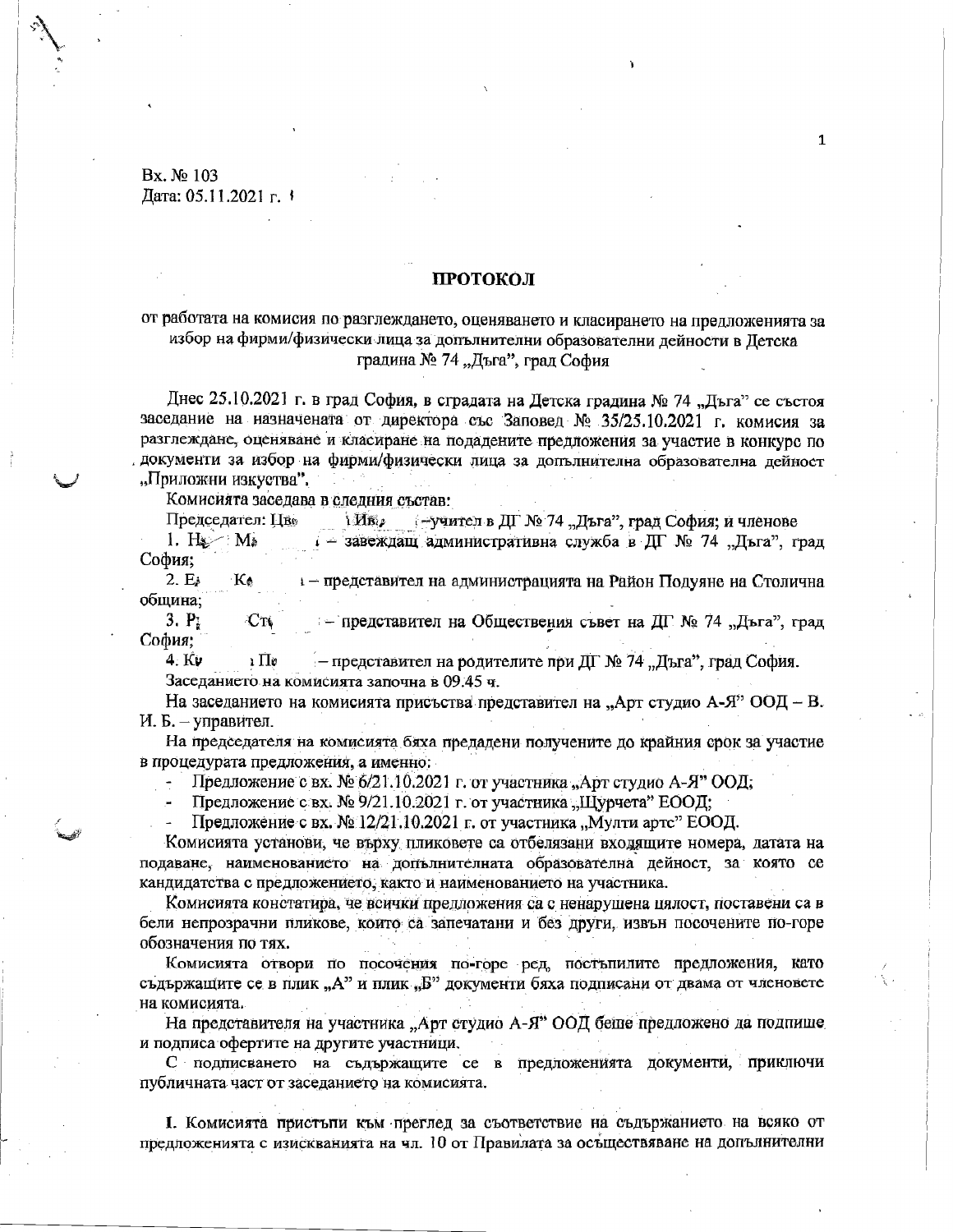образователни дейности в общинските детски градини на територията на Столична община. Комисията установи следното:

- Предложение с вх. № 6/21.10.2021 г. от участника "Арт студио А-Я" ООД съдържа всички изискуеми документи;

- Предложение с вх. № 9/21.10.2021 г. от участника "Щурчета" ЕООД съдържа всички изискуеми документи;

- Предложение с вх. № 12/21.10.2021 г. от участника "Мулти артс" ЕООД съдържа всички изискуеми документи.

Въз основа на горното, комисията единодушно

#### PEIII<sub>I</sub>:

ДОПУСКА до оценка предложенията на следните участници:

- Предложение с вх. № 6/21.10.2021 г. от участника "Арт студио А-Я" ООД;
- Предложение с вх. № 9/21.10.2021 г. от участника "Щурчета" ЕООД;
- Предложение с вх. № 12/21.10.2021 г. от участника "Мулти артс" ЕООД.

П. Комисията пристъпи към оценка на допуснатите до този етап предложения, като ги оцени. Оценките по всеки от критериите за всяко отделно предложение се отразиха в следващата таблица:

| Участни<br>К                            | Степен на<br>квалификаци<br>я на<br>предложения<br>$/$ re<br>преподавател<br>/и | Професионален<br>опит на<br>преподавателя/<br>ите | Ресурсно<br>обезпечава<br>He | Цена<br>на<br>обучен<br>ие | Социал<br>на<br>отговор<br>ност | Общ<br>брой<br>точки |
|-----------------------------------------|---------------------------------------------------------------------------------|---------------------------------------------------|------------------------------|----------------------------|---------------------------------|----------------------|
| $, A$ pr<br>Студио<br>$A - A$ "<br>ЕООД | 25 T.                                                                           | 25 т.                                             | 25 T.                        | 5 T.                       | 15 T.                           | 95 т.                |
| "Щурчет<br>а" ЕООД                      | $10T$ .                                                                         | 25 т.                                             | 10 т.                        | 6,90 т.                    | 15 T.                           | 66,90 т.             |
| "Мулти<br>артс"<br>ЕООД                 | 25 T.                                                                           | 25 т.                                             | 25 т.                        | 10 т.                      | 15 T.                           | 100 т.               |

#### II.I. Мотиви към оценките на участниците:

П.І.1. Предложение с вх. № 6/21.10.2021 г. от участника "Арт студио А-Я" ООД:

Критерии за оценка - Степен на квалификация на преподавателите в определената ДОД:

Участникът е предложил един преподавател. За последния са представени диплома за висше образование по специалността "Предучилищна педагогика", с образователноквалификационна степен "магистър", съгласно § 6 ПЗР към Закона за висшето образование, Уверение от Софийски университет "Свети Климент Охридски" за успешно положен държавен изпит за придобиване на висше образование по специалността "Педагогика и семиотика на изобразителното изкуства", образователно-квалификационна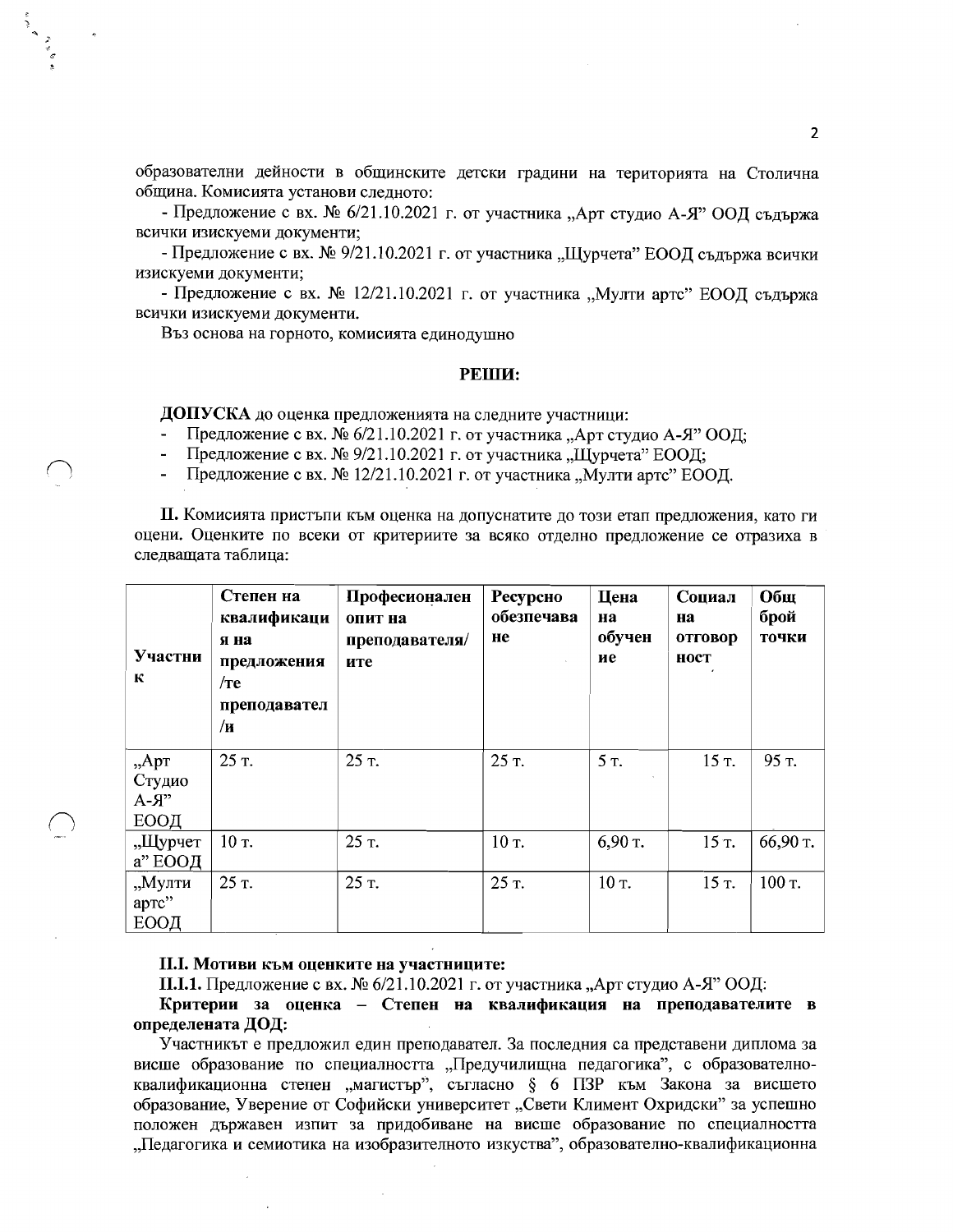степен "Магистър". Представени са и два броя свидетелства за професионалноквалификационна степен по специалност "Дефектолог-логопед" и "Специална педагогика", Удостоверение за участие в тренинг на тема "Игрови и арт-техники за работа с детска група", както и Сертификат за успешно завършено обучение за принципите и практиката на арт терапия за сеца.

Предвид това, че специалността "Педагогика и семиотика на изобразителното изкуства" е пряко свързана с предмета на ДОД, предложеният преподавател има придобита по нея образователно-квалификационна степен "магистър", както и доказва допълнителна професионална квалификация по специалността - "Специална педагогика", на основание чл. 11, ал. 1, б. "б" и б. "в" от ПОДОДОДГТСО, участникът получава по критерия "Степен на квалификация на преподавателите в определената ДОД" оценка от 25 T.

Критерии за оценка - Професионален опит на преподавателите, които ще осъществяват определената ДОД

За предложения преподавател, участникът е представил трудова книжка, от записите в която е видно, че преподавателят притежава над 3 години стаж като учител. Ето защо и на основание чл. 11, ал. 2, б. "в" от ПОДОДОДГТСО, участникът получава по критерия "Професионален опит на преподавателите, които ще осъществяват определената ДОД" оценка от 25 т.

#### Критерии за оценка – Ресурсно обезпечаване на определената ДОД

Участникът е предложил за своя сметка, както осигурени учебни помагала за съответната възраст при осъществяване на ДОД, така и материално-техническо обезпечаване на ДОД. Поради това и на основание чл. 11, ал. 3, б. "а" и б. "б" от ПОДОДОДГТСО, участникът получава по критерия "Ресурсно обезпечаване на определената ДОД" оценка от 25 т.

Критерии за оценка - Цена на определената ДОД за обучение за едно занятие според възрастта на детето

Участникът е предложил цена от 4,00 лева за всяка възрастова група от 1-ва до 4-та група, която цена е по-висока от тази на участника "Мулти артс" ЕООД. Ето защо, съобразно формулата, посочената в чл. 11, ал. 4 ПОДОДОДГТСО, участникът получава по критерия "Цена на определената ДОД за обучение за едно занятие според възрастта на детето" оценка от 5 т.

#### Критерии за оценка - Социална отговорност

Участникът е предложил услугата по ДОД да се ползва безплатно от: -дете с починал/и родител/и

- дете със специални образователни потребности;

- дете с изявени дарби в областта на ДОД (до 10 % от записаните деца),

както и 50 % намаление на цената на услугата за второ дете, когато две деца от едно семейство са включени в една и съща ДОД.

Ето защо и на основание чл. 11, ал. 5 ПОДОДОДГТСО, участникът получава по критерия "Социална отговорност" оценка от 15 т.

П.І.2. Предложение с вх. № 9/21.10.2021 г. от участника "Щурчета" ЕООД:

Критерии за оценка – Степен на квалификация на преподавателите в определената ДОД:

Участникът е предложил един преподавател. За последния са представени дипломи за висше образование по специалността "Педагогика на обучението по изобразително изкуство", образователно квалификационна степен "Бакалавър" и за висше образование по специалността "Изобразително изкуство", образователно-квалификационна степен "магистър". Също така, за преподавателя са представени и свидетелство за придобита професионална квалификация "ИКТ в образованието", както и два броя удостоверения за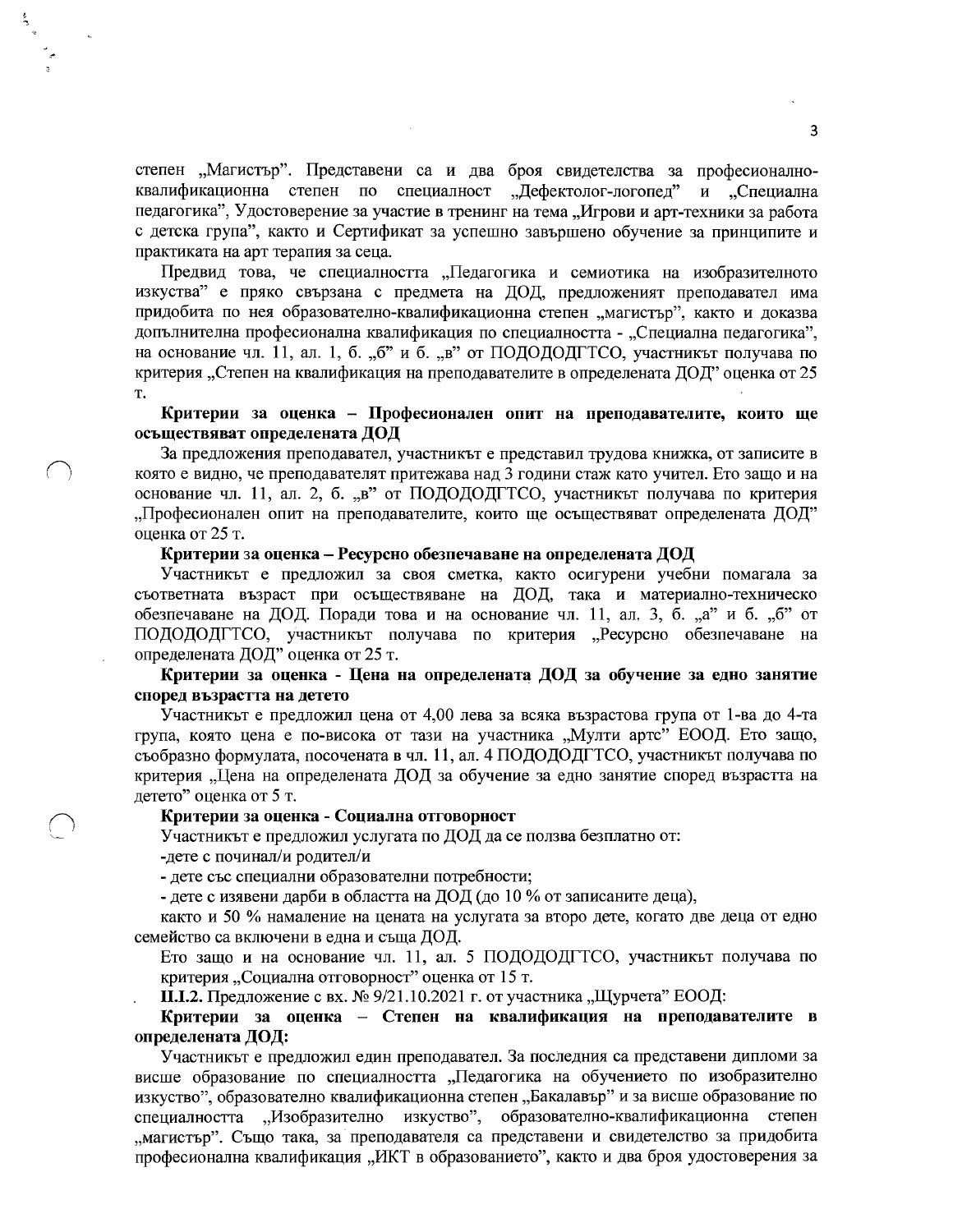участие в курс "Изграждане на ключови компетентности на педагогически специалист" и "Емоционална компетентност - ключ към ефективно взаимодействие и успех".

Предвид това, че специалностите "Педагогика на обучението по изобразително изкуство" и "Изобразително изкуство" са пряко свързани с предмета на ДОД, предложеният преподавател има придобита по втората посочена специалност образователно-квалификационна степен "магистър", но от останалите приложени документи не се установява допълнителна професионална квалификация специалността, а професионална квалификация по нямаша пряко отношение друга специалност, както и единствено участие в два курса, на основание чл. 11, б. "б" ПОЛОДОДСТСО, участникът получава по критерия "Степен на квалификация на преподавателите в определената ДОД" оценка от 10 т.

Критерии за оценка - Професионален опит на преподавателите, които ще осъществяват определената ДОД

За предложения преподавател, участникът е представил трудова книжка, от записите в която е видно, че преподавателят притежава над 3 години стаж като преподавател по изобразително изкуство. Ето защо и на основание чл. 11, ал. 2, б. "в" от ПОДОДОДГТСО, участникът получава по критерия "Професионален опит на преподавателите, които ще осъществяват определената ДОД" оценка от 25 т.

Критерии за оценка – Ресурсно обезпечаване на определената ДОД

Участникът е предложил за своя сметка осигурени учебни помагала за съответната възраст при осъществяване на ДОД, но не е предложил материално-техническо обезпечаване на ДОД. Поради това и на основание чл. 11, ал. 3, б. "а" ПОДОДОДГТСО, участникът получава по критерия "Ресурсно обезпечаване на определената ДОД" оценка от 10 т.

Критерии за оценка - Цена на определената ДОД за обучение за едно занятие според възрастта на детето

Участникът е предложил цени за всяка възрастова група от 1-ва до 4-та група, вкл. от 2,90 лева, която цена в по-висока от тази на участника "Мулти артс" ЕООД.

След прилагане на формулата по чл. 11, ал. 4 ПОДОДОДГТСО, участникът получава по критерия "Цена на определената ДОД за обучение за едно занятие според възрастта на летето" оценка от 6.90 т.

### Критерии за оценка - Социална отговорност

Участникът е предложил услугата по ДОД да се ползва безплатно от: -дете с починал/и родител/и;

- дете със специални образователни потребности;

- дете с изявени дарби в областта на ДОД (до 10 % от записаните деца),

както и 50 % намаление на цената на услугата за второ дете, когато две деца от едно семейство са включени в една и съща ДОД.

Ето защо и на основание чл. 11, ал. 5 ПОДОДОДГТСО, участникът получава по критерия "Социална отговорност" оценка от 15 т.

П.І.З. Предложение с вх. № 12/21.10.2021 г. от участника "Мулти артс" ЕООД:

Критерии за оценка - Степен на квалификация на преподавателите в определената ДОД:

Участникът е предложил един преподавател. За последния са представени диплома за висше образование по специалността "Магистър по изобразително изкуство", образователно-квалификационна степен "магистър". Също така, за преподавателя е представен и документ, установяващ придобита допълнителна професионална квалификация по специалността, а именно свидетелство за придобита професионална квалификация като учител по изобразително изкуство.